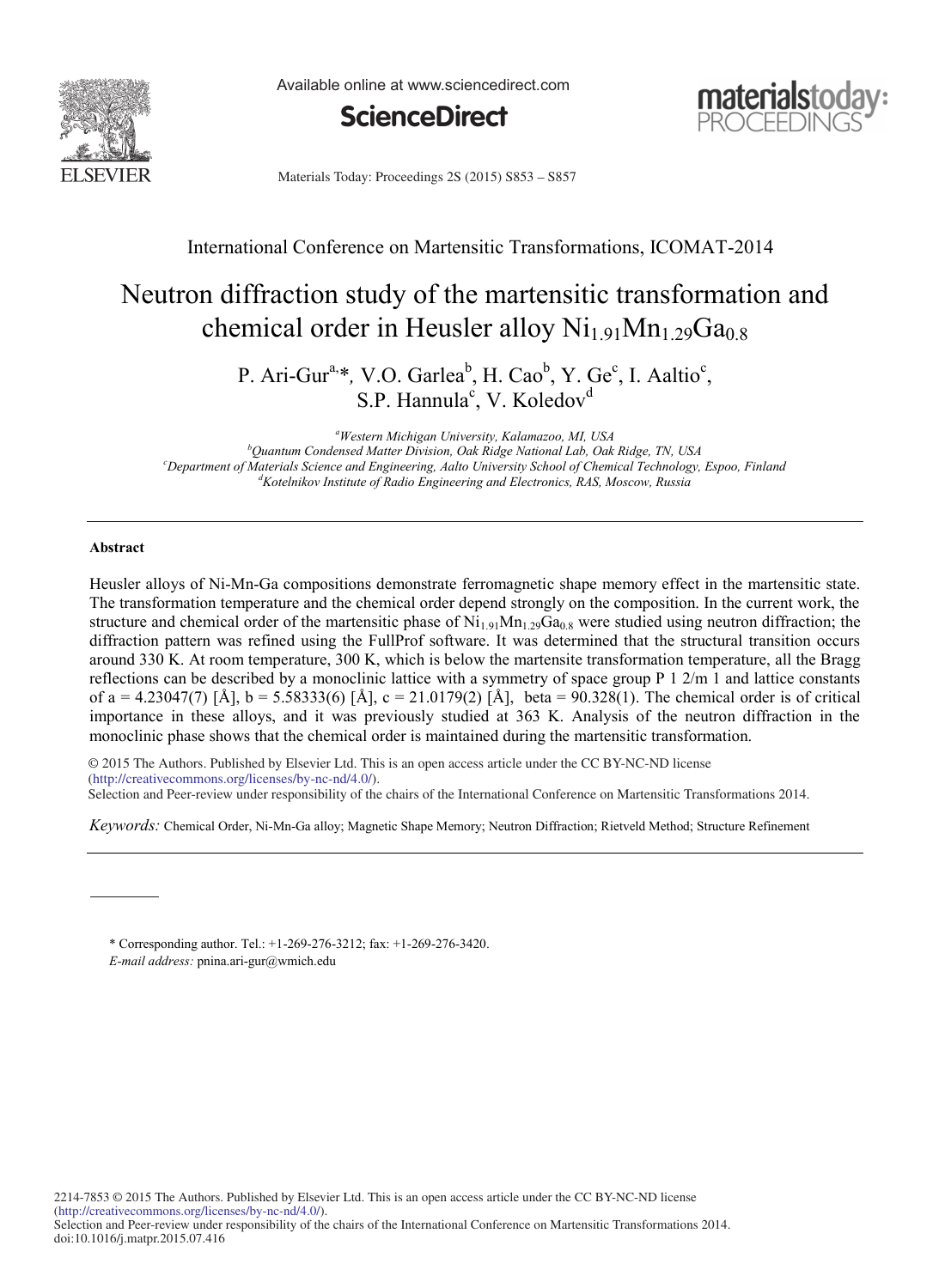# **1. Introduction**

Since the discovery of reversible giant magnetic-field-induced strains in Ni2MnGa single crystals 1996 [1], there has been a continually strong interest in this remarkable phenomenon and new applications for these important materials, in medical, aerospace, and automotive are constantly proposed and developed [2]. Their properties and performance depend on their crystalline structure, chemical and magnetic order, modulation and phase transformation.

Stoichiometric Heusler alloys are ferromagnetic (FM) in the high-temperature austenitic phase caused by the Rudermann-Kittel-Kasuya-Yoshida (RKKY) exchange interactions between the manganese atoms mediated by the conduction electrons. When deviating from stoichiometry, some structural disorder results that may result in magnetic exchange interactions between manganese and other atoms. These magnetic interactions greatly depend on the composition and the resulting local disorder [3]. When there is an excess of Mn, there is an additional effect of Ni 3d – Mn 3d hybridization in the low-temperature martensitic phase [3]. In a recent work [4] Ni-Mn-Ga alloys with excess Mn were studied, and the effect of the interaction between Mn atoms occupying the different sites (Mn-, Ni- and Ga-sites) was analyzed and a new model for the exchange interaction proposed. Hence, understanding the chemical order in manganese-rich Ni-Mn-Ga is imperative.

The goal of the present work was the study of the martensitic transformation and chemical order in a Mn-rich Heusler alloy  $Ni<sub>1.91</sub>Mn<sub>1.29</sub>Ga<sub>0.8</sub>$  using neutron diffraction.

#### **2. Experimental Description**

The samples were prepared by a modified Bridgman method, and homogenized at 1273 K, followed by annealing at 1073 K. One crystal was then crushed into powder with particle size in the range of 56-105 μm. The powder was heat treated in evacuated quartz ampoule for 2 h at 1098 K followed by air cooling. The structure was determined to have a martensite-start temperature (Ms) of 325.3 K. The other crystal was tested as a single crystal.

High-resolution neutron powder diffraction data were collected using the HB2A diffractometer at the High Flux Isotope Reactor (HFIR) at the Oak Ridge National Laboratory. An incident neutron beam with wavelength of  $\lambda$  = 1.538 Å, was selected from the (115) plane of a Ge monochromator at a take-off angle of 90°. Data were collected at a broad temperature range up to 363K, followed by cooling.

Single crystal neutron diffraction data were collected at the HB-3A four-circle diffractometer at HFIR at Oak Ridge National Laboratory. Neutron wavelength of  $\lambda = 1.542$  Å was used with a bent perfect Si-220 monochromator [5]. The data were collected at three selected temperatures of 300 K, 340 K, and 400 K. The purpose of the single crystal measurements was to complement and verify the powder diffraction results.

#### **3. Results and Discussion**

The diffraction data were analysed using the Rietveld refinement method with the Fullprof program [6]. Previous results we reported on the chemical order in the Heusler L21 phase indicated the following stoichiometry:  $Ni_{1.91}Mn_{1.29}Ga_{0.8}$  (in atomic percent: Ni48-Mn32-Ga20). The results of site-occupancy refinement showed very little mixing on the 4a and 8c sites; however, site 4b ("Ga" site) exhibited a substantial amount of Mn [7].

At room temperature, this alloy is fully martensitic. The structure at this temperature can be described as monoclinic with space group P 1 2/m 1. This is a substantially larger unit cell, in which each atomic species occupies six non-equivalent sites. Fig. 1 depicts the fit of the 300 K data. The site occupancies in the martensite were refined and similar composition was obtained as previously reported for the austenitic phase [7]. Table 1 summarizes the structural results.

From previous magnetic measurements on these samples, it is known that the martensitic phase in this alloy is ferromagnetic [7]. So a ferromagnetic model, with the moments sitting on the Mn sites, was considered. The refined magnitude of the magnetic moment was  $2.96(7)\mu_B$  (Rmag =6.3).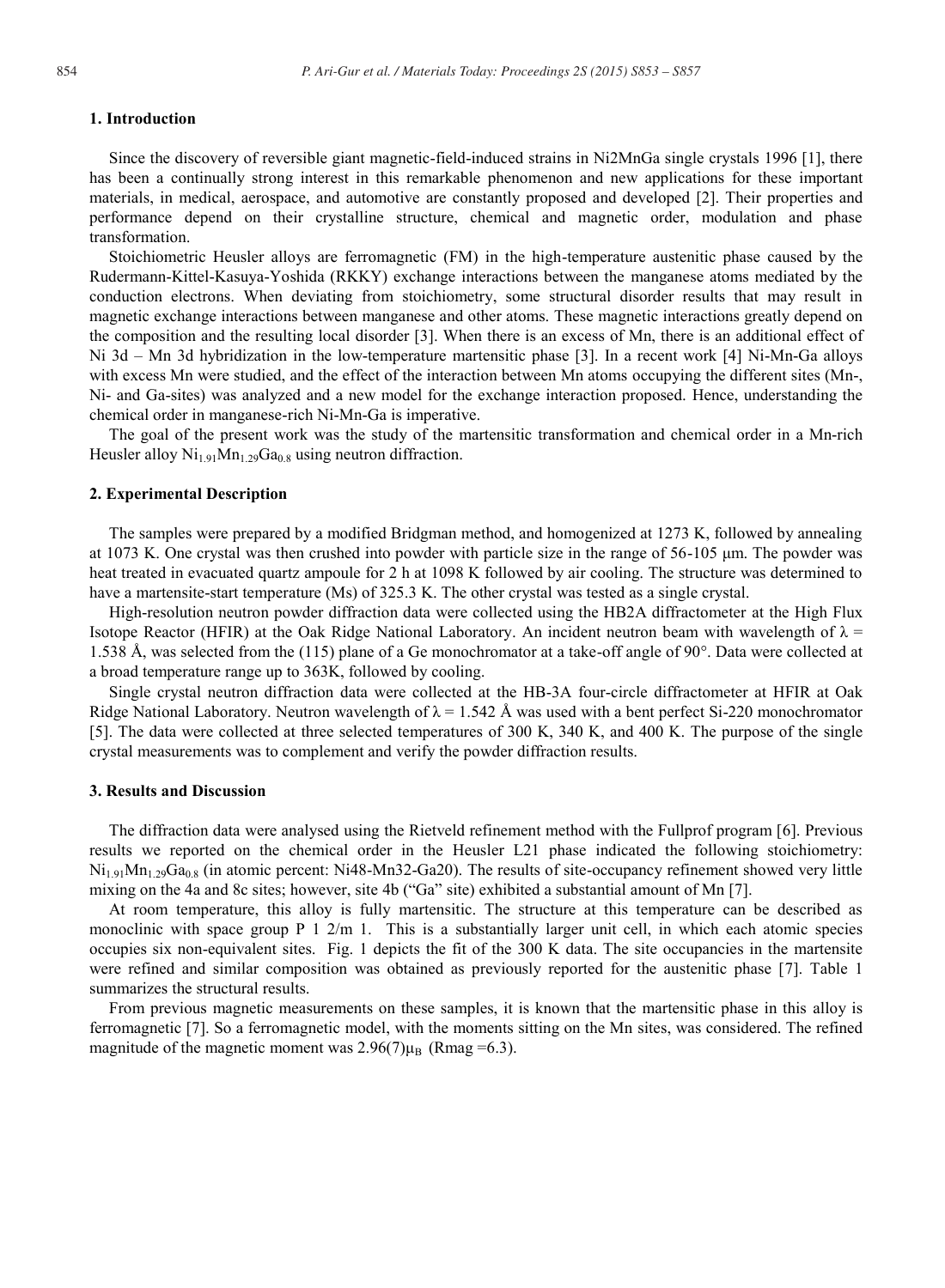

Fig. 1. Rietveld Refinement of the 300 K data, using the P12/m1 structural model.

From diffraction data collected over a broad temperature range, it can be concluded that the structural transition occurs at ~330 K. A contour plot of the change in Bragg intensities for various temperatures is displayed in Fig. 2.

Fig. 3 portrays the temperature dependence of two Bragg peaks representing the two phases, monoclinic  $(-1\ 0\ 5)_{\rm M}$ and cubic (2 0 0)<sub>C</sub>, for the warming portions of the experiment. It is essentially a more quantitative version of what is shown in Fig 2. It can be seen that the martensitic transition temperature occurs over a temperature range of about 20K around 330K, where the two phases coexist. This plot does not include the PM to FM transition, as this occurs above 365 K, i.e., above the highest temperature used in the powder neutron experiment.

| Phase: Monoclinic (P 1 2/m 1); a=4.22819 (8) Å, b=5.58013(7) Å, c= 21.0056(3) Å, beta = 90.328(1) [°] |                |              |                  |              |              |
|-------------------------------------------------------------------------------------------------------|----------------|--------------|------------------|--------------|--------------|
| Atom                                                                                                  | Wyckoff        | $\mathbf X$  | y                | z            | site occ.    |
| Ni1/Mn                                                                                                | 2i             | 0.5          | 0.248(5)         | $\mathbf{0}$ | 0.88/0.12(2) |
| Ni2/Mn                                                                                                | 40             | 0.078(2)     | 0.249(3)         | 0.1012(5)    | 0.98/0.02(2) |
| Ni3/Mn                                                                                                | 40             | 0.538(2)     | 0.251(3)         | 0.1990(6)    | 0.95/0.05(2) |
| Ni4/Mn                                                                                                | 40             | 0.965(3)     | 0.252(3)         | 0.2996(6)    | 0.98/0.02(3) |
| Ni5/Mn                                                                                                | 40             | 0.447(2)     | 0.249(3)         | 0.4003(6)    | 0.98/0.02(3) |
| Ni6/Mn                                                                                                | 2k             | $\theta$     | 0.250(4)         | 0.5          | 0.98/0.02(2) |
| Ga1/Mn                                                                                                | 1b             | $\mathbf{0}$ | 0.5              | $\mathbf{0}$ | 1.00/0.00    |
| Ga2/Mn                                                                                                | 2m             | 0.567(6)     | $\mathbf{0}$     | 0.101(1)     | 0.87/0.13(4) |
| Ga3/Mn                                                                                                | 2n             | 0.012(6)     | 0.5              | 0.200(1)     | 0.85/0.15(4) |
| Ga4/Mn                                                                                                | 2m             | 0.449(7)     | $\Omega$         | 0.304(1)     | 0.77/0.23(4) |
| Ga5/Mn                                                                                                | 2n             | 0.938(7)     | 0.5              | 0.398(2)     | 0.84/0.16(4) |
| Ga6/Mn                                                                                                | 1g             | 0.5          | $\mathbf{0}$     | 0.5          | 0.65/0.35(4) |
| Mn1                                                                                                   | 1a             | $\Omega$     | $\mathbf{0}$     | $\Omega$     |              |
| Mn2                                                                                                   | 2m             | 0.930(8)     | $\boldsymbol{0}$ | 0.403(1)     |              |
| Mn3                                                                                                   | 2m             | $-0.005(8)$  | $\mathbf{0}$     | 0.197(2)     | 1            |
| Mn4                                                                                                   | 2n             | 0.573(8)     | 0.5              | 0.104(2)     | 1            |
| Mn5                                                                                                   | 2n             | 0.459(8)     | 0.5              | 0.295(2)     |              |
| Mn6                                                                                                   | 1 <sub>h</sub> | 0.5          | 0.5              | 0.5          |              |

Table 1. Structural details for monoclinic phase at 300 K.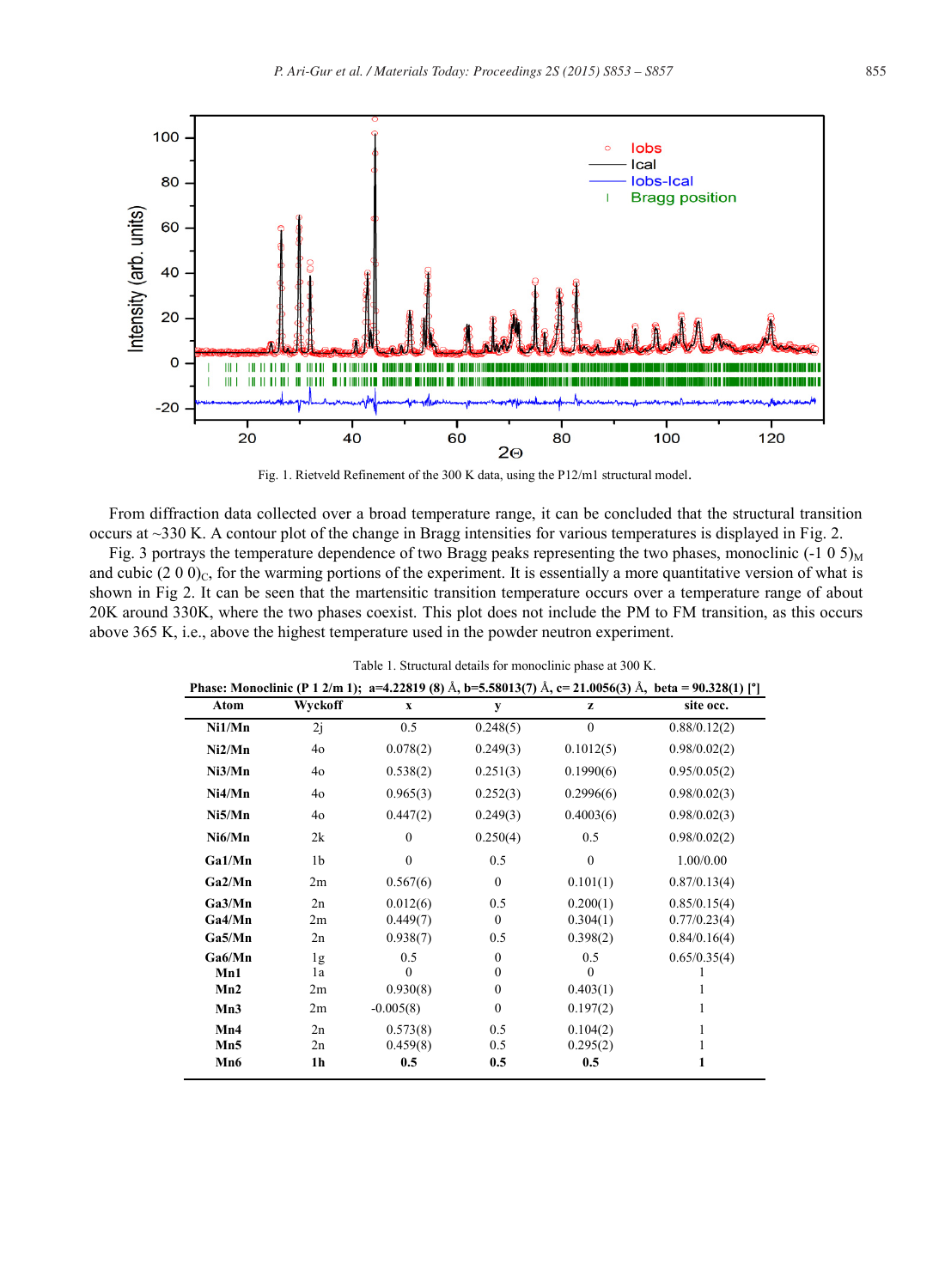

Fig. 2. Change of the scattering intensities with temperature, around the structural transformation (at about 330K).

The change in the phase ratio, for the warming and cooling cycles, is shown in Fig. 4 As expected, a hysteresis is observed; when cooling, the transition temperature is  $\sim$ 315K, compared to ~330K in the warming portion of the experiment.

Single crystal diffraction data, were consistent with those found by powder diffraction. The structural transition was tracked by two reflections  $(105)_{m}$  /  $(020)_{c}$  and  $(110)_{m}/(111)_{c}$ (Fig. 5). The structural transition from martensite (monoclinic P 12/m1) to austenite (cubic F m-3m) at higher temperatures occurs around 330 K (Fig. 5); the ferromagnetic transition,  $T_c$ , occurs  $\sim$  380 K (Fig. 5b, loss of magnetic contribution).



Fig. 3. Variation with the temperature of the Bragg intensities of two representative peaks of the cubic and monoclinic phases.



Fig. 4. Monoclinic (P12/m 1) phase fraction vs. temperature for the warming and cooling cycles.



Fig. 5. Single crystal results; shown is the temperature dependence of the (105) and (110) peaks of the monoclinic (martensitic) phase, space group P  $12/ml$  and (020) and (111) peaks of the cubic phase, space group F m-3m above ~330 K. The increase in the integrated intensity of (111) shows the ferromagnetic transition at  $\sim$ 380 K (Fig. 5b).

#### **4. Conclusions**

The sample stoichiometry was found to be Ni 1.91Mn 1.29Ga 0.8. The order was mostly maintained. The Ni sites were 95% Ni and 5% Mn, the Ga sites were 78% Ga and 22% Mn, and the Mn sites were almost exclusively Mn (97%). These results concur with those obtained in [4] for Ni-Mn-Ga alloys with excess Mn, and lower-nickel compositions. The RT structure is monoclinic with P 1 2/m 1 space group; each atomic species occupies six nonequivalent positions. Lattice constants a=4.22819(8) Å, b=5.58013(7) Å, c=21.0056(3) Å, β= 90.328(1). The phase change to martensite occurs around 330 K with a hysteresis of  $\sim$  15 K. Single crystal results agree with the powder data. As a conclusion, the cold work associated with crushing the crystal into powder did not alter the results.